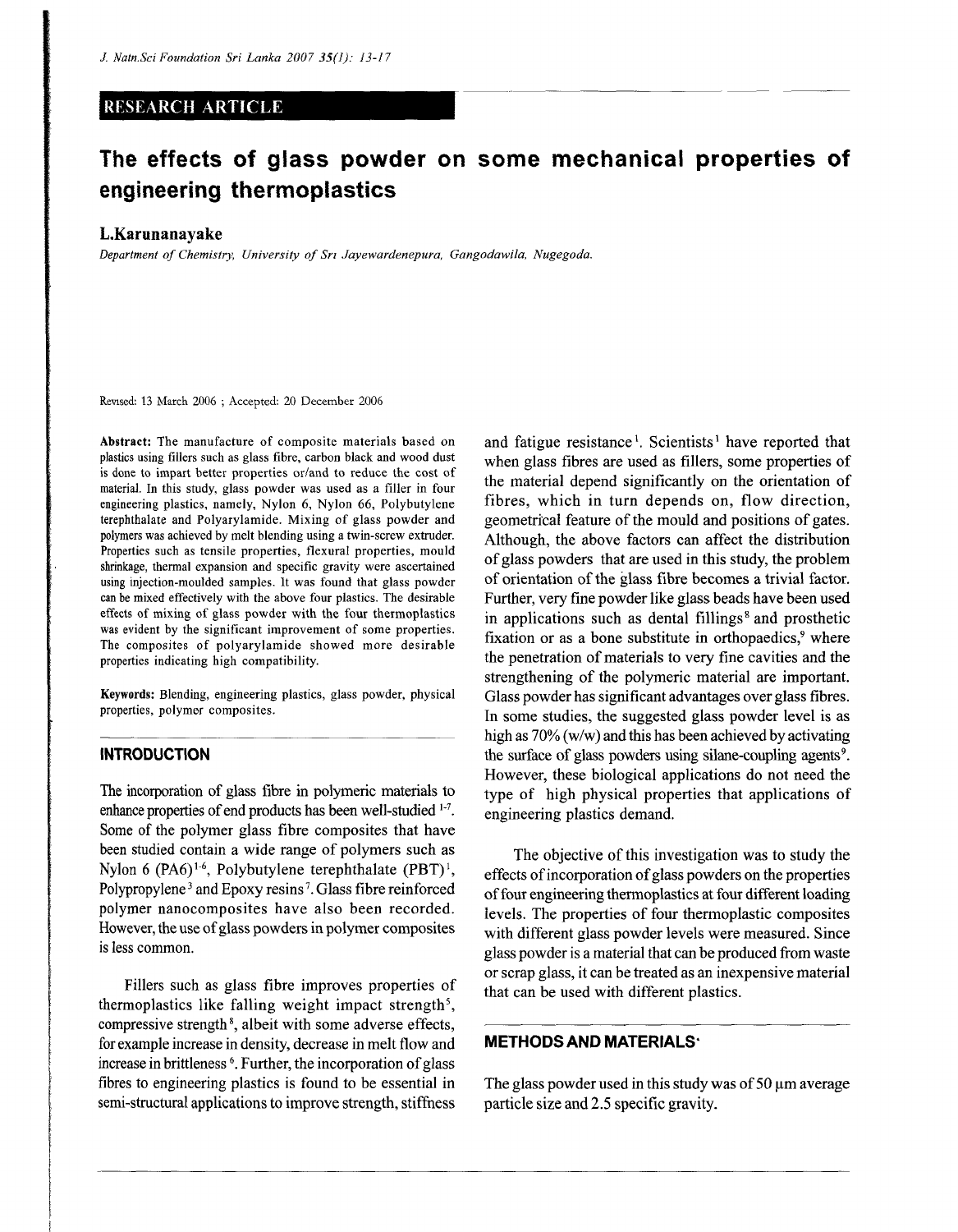| Material   | ___________<br>Barrel Rear/ <sup>o</sup> C | - Barrel/ <sup>9</sup> C | Barrel Middle / <sup>9</sup> C | Barrel Front/ <sup>o</sup> C | Nozzle/ <sup>0</sup> C | Mould/ % |
|------------|--------------------------------------------|--------------------------|--------------------------------|------------------------------|------------------------|----------|
| PA6        | 270                                        | 275                      | 280                            | 270                          | 260                    | 60       |
| PA66       | 280                                        | 285                      | 290                            | 280                          | 270                    | 60       |
| <b>PBT</b> | 210                                        | 220                      | 225                            | 210                          | 200                    | 60       |
| <b>PAA</b> | 240                                        | 245                      | 250                            | 250                          | 250                    | 90       |
|            |                                            |                          |                                |                              |                        |          |

**Table 1:** Temperature settings for the injection moulding machine

Four engineering plastics Nylon 6 (PA 6), Nylon 66 (PA *66\* Polybutylene terephthalate (PBT) and Polyarylamide (PAA) were blended with different amounts of glass powders using a Brabender ® twin-screw extruder. The barrel temperatures used for the extruder are similar to the barrel temperatures of the injectionmoulding machine (see Table 1). The feeding speed was kept at 50 rpm. Samples containing 15%, 30% and 50% (w/w) glass powder were prepared for each polymer by mixing them in a polyethylene bag. The total weight of the sample was kept at 2 kg. A 2 kg sample of each virgin polymer was taken as the control. Before charging the extruder for melt blending, all samples were dried overnight at 100 °C in an air-circulating oven. Feeding the hopper was done very carefully to minimize bridge formation in the metering area. Special attention was required during the extrusion of highly loaded polymers (i.e. 50%).

The extruded polymer strands were cooled using a water bath and subsequently granulated using a granulator. The granules obtained were dried for 12 h in an air circulating oven operating at 100 °C to remove the absorbed water. Test specimens were injection moulded to determine flexural properties<sup>10</sup>, Izod impact strength<sup>11</sup>, tensile properties<sup>12</sup>, density<sup>13</sup>, coefficient of linear thermal expansion<sup>14</sup> and moulding shrinkage<sup>15</sup>. The injection moulding machine was programmed to obtain temperature settings given in Table 1. Dimensions of test specimens prepared were in accordance with corresponding ISO standards. All the above tests were done according to the ISO standards.

### RESULTS

The results of the properties measured are presented as a ratio to facilitate the following.

- 1. Comparison of effects of glass powder content on the properties of individual polymers.
- 2. Comparison of effects of glass powder filling on the properties of four polymers.

The ratio is calculated using the following equation.

Property ratio = Value of the actual Property

Value of the Property for the virgin polymer

# **DISCUSSION**

The separation of high-density glass powder from the low-density plastic pellets was encountered during the feeding of the materials for melt mixing in the extruder. This was very significant with higher filler loadings and special attention was given to ensure that the feed to the hopper of the extruder was as homogeneous as possible. Further, it was observed that the formation of bridges by the fine glass powder blocks the metering area when the homogeneity of mixture was poor. This results in very short strands of the polymer making continuous process of granulation impossible.

According to Figure 1, it is clear that the mould shrinkage decreases with the increase of glass powder content. The highest decrease was observed for the PAA and the lowest decrease was recorded for PA66. This shows that the incorporation of glass powder in engineering plastics can significantly reduce the mould shrinkage.



**Figure 1:** Effect of filler content on mould shrinkage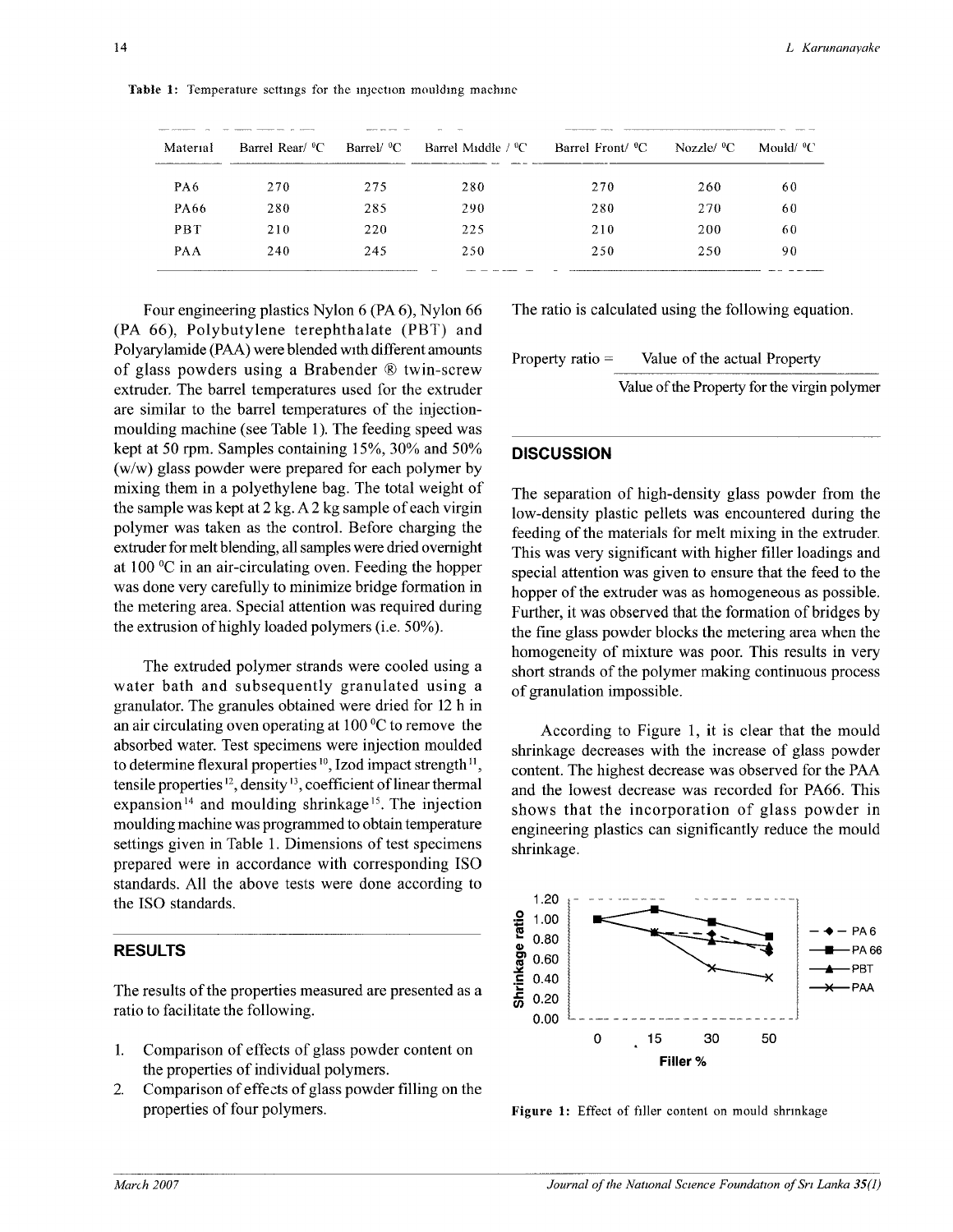In Figure 2, although the polymer PAA shows a remarkable increase in Izod notched impact strength with the increase of glass powder content, the other three polymers show steady decrease showing very similar patterns. The latter is to be expected as the brittleness of die filled samples are found to increase with the filler content and the resistance to crack propagation decreased<sup>4,6</sup>, although the former is unexpected. That can be due to the fact that the incorporation of glass filler to PAA has imparted a resistance to crack propagation<sup>6</sup>.



**Figure 2:** Effect of filler content on impact strength (Izod-notched)

Figure 3 shows a much larger variation of Izod unnotched impact strength values, and confirms the pattern shown by PAA and the other three polymers seen in Figure 2. The increase in impact strength values of PAA with the increase of filler content can be attributed to increase in interfacial adhesion between the polymer and the glass filler<sup>3</sup>. It shows that the glass powder is more compatible with PAA than the other three polymers. On the other hand, the decrease in unnotched Izod impact strength is normal for polymers with less compatibility with glass powder as the fracture toughness is reduced due to the incorporation of glass powder<sup>6</sup>.



**Figure 3:** Effect of filler content on impact strength (Izod-unnotched)

According to the tensile values illustrated in Figure 4, although there is no linearity of increase, the incorporation of the filler has increased the tensile values remarkably for composites of PAA. The tensile strength values of the other three polymers have decreased with the incorporation of glass powder compared to that of their



**Figure 4:** Effect of filler content on tensile strength

virgin samples although there is no linearity in the decrease, as well. These results also confirm the findings of impact strength experiments. Scientists<sup>3</sup> have attributed the increase of mechanical properties of their blends of glass fibre reinforced nylon 6/ propylene blends to enhancement of stress transfer. Therefore, the enhancement of mechanical properties such as impact strength and tensile strength in glass powder enriched PAA samples can be due to strong interaction and adhesion between the two materials.

As depicted in the Figure 5, the elongations at break values recorded are lower than those of corresponding virgin polymers, except in the case of 15% (w/w) filled PAA sample. However, less reduction of elongation at break values of PAA samples is noticeable. This clearly supports the above argument. A previous study  $6$  has attributed the reduction of toughness to the presence of rigid particles in the composites. Moreover, the reduction of toughness is the cause for the reduction of ultimate elongation.



**Figure 5:** Effect of filler content on elongation at break

As in the properties discussed earlier, flexural strength values of PAA sample illustrated in the Figure 6 have shown a clear increase. However, in contrast to the earlier results, PA6 has also shown an increase of values with increase of filler content after an initial set back. PA66 has shown decrease with filler content while values for PBT have shown an irregular pattern. This is in accordance with the argument of scientists' where they have claimed that flexural and tensile results can show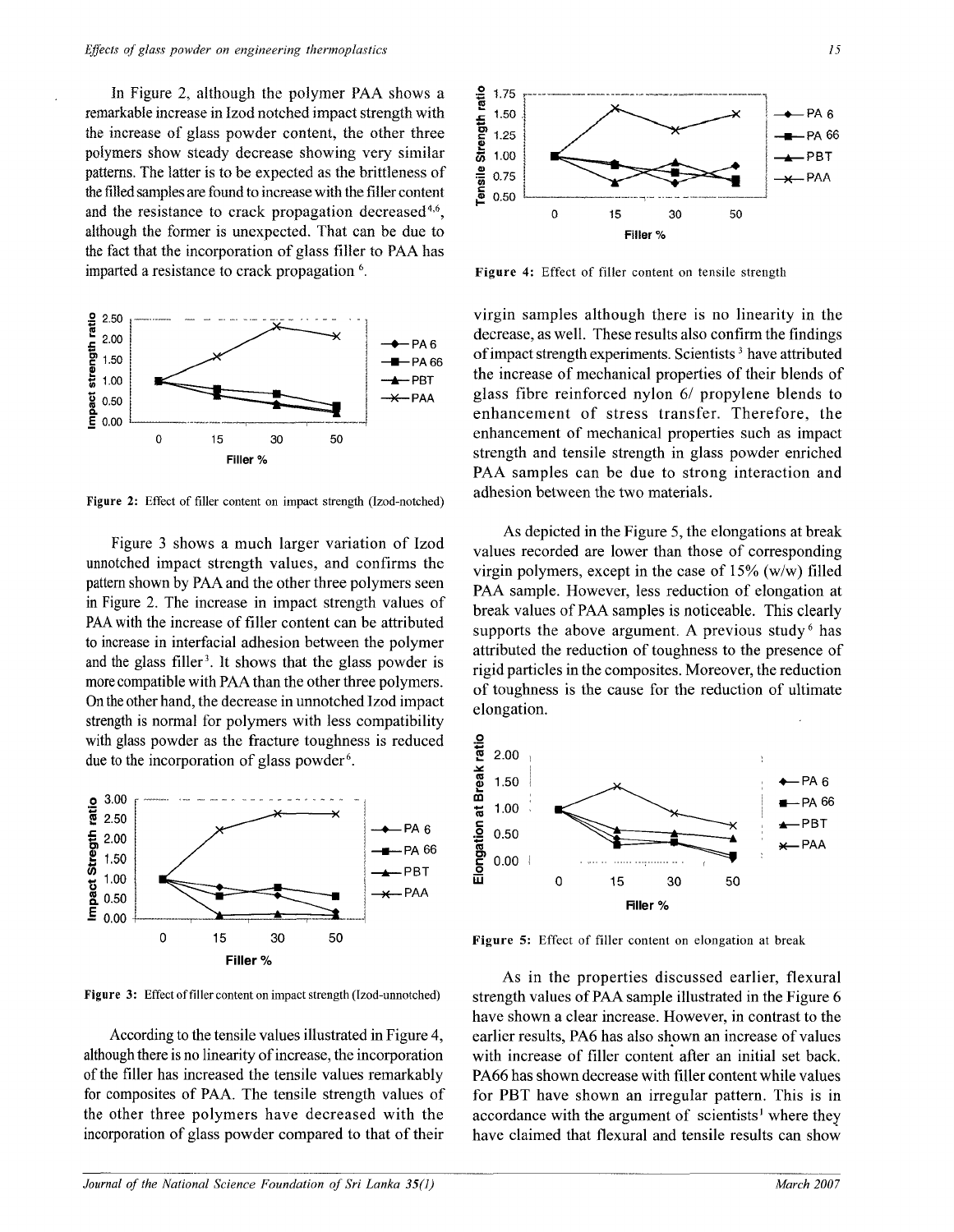significant differences due to the method of measuring the flexural strength.



**Figure 6:** Effect of filler content on flexural strength

Figure 7 illustrates that the samples of PBT and PA6 show a steady increase in flexural modulus values with the increase of glass powder content where as the samples of PAA and PA66 show a lesser increase. As the decrease in flexural modulus is anticipated with the increase of impact strengths<sup>5</sup>, the decrease of flexural modulus of PAA with the increase of filler content is desirable. However, it is remarkable that this decrease is very similar to that of PA66, which shows much lower impact strength values with the filler loadings.



**Figure** 7: Effect of filler content on flexural modulus

Composites of PBT, PA6 and PAA have shown considerably low values of thermal expansion coefficient compared to their virgin materials (Figure 8). These values reduce with the increase of glass powder content incorporated. The lowest values are found to be for the samples made with PAA.

The curves, which are very close to each other, that illustrate increases of specific gravity values with glass filler content seen in Figure 9 provide the evidence of homogeneity and effectiveness of mixing glass powder to plastics. However, the increase of specific gravity of plastics has been treated as a significant drawback in .<br>incorporation of glass fillers to plastics<sup>6</sup>.



**Figure 8:** Effect of filler content on linear thermal expansion coefficient (LTEC)



**Figure 9:** Effect of filler content on specific gravity

## **CONCLUSION**

The significant property changes that occurrs, in particular the changes of specific gravity, due to the incorporation of glass powder have provided evidence for successful mixing of glass powder to PA6, PA66, PBT and PAA. Further, it was found that the polymer PAA is highly compatible with glass powder. This compatibility has imparted improvements in properties such as mould shrinkage, impact strength, tensile properties and thermal expansion. All four polymers have shown improvement in mould shrinkage, albeit they have shown increase in density, which is a disadvantage, when mixed with glass powder.

#### Acknowledgement

The School of Polymer, University of North London, London, where the author carried out initial work of this project is acknowledged.

#### References

- 1. Wyzgoski M.G., Krohn J.A. & Novak G.E. (2004). Fatigue of fibre-reinforced injection moulded plastics. I: stresslifetime data. *Polymer Composites* 25(5): 489-498.
- 2. Pegoretti A., Fambri L. & Migliaresi C. (2000). Interfacial stress transfer in nylon-6/e-glass microcomposites: effect of temperature and strain rate. *Polymer Composites* **21(3):**  466-475.